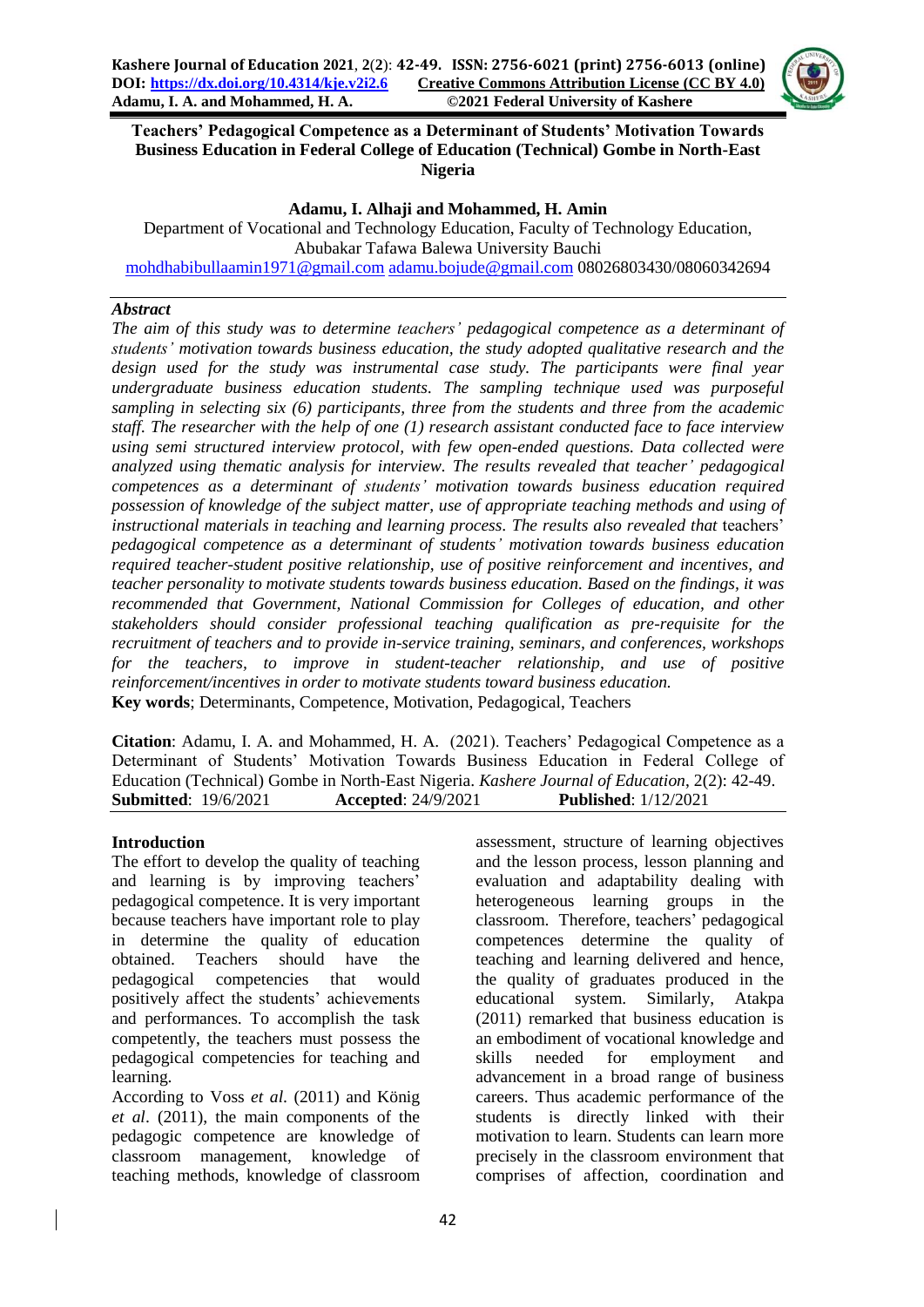

participation among others, (Tanveer et al., 2012).

### **Statement of the Problem**

Student academic performance is very vital in the world today. The entire success of educational institution depends on students' performance in the academics. However, without student motivation towards business education in Federal colleges of education it will continue to produce poor result. The poor academic performance in most schools can be attributed to lack of student motivation among other factors. Teachers' pedagogical competences would serve as a determinant of students' motivation towards attainment of educational goals. Teaching and learning often becomes associated with interaction between the students and teachers instead of being teacher-centred. Many students are physically present in the classroom but mentally absent and therefore their learning experience becomes filled with inattention and mistakes. Teacher's pedagogical competence is about motivating the students for learning which can support the teachers to increase the students' motivation to learn effectively in order to achieve better academic performances. It is certain that teachers directly or indirectly are responsible for students' academic performances. These explain part of the reason responsible for good or poor students' academic performances in our educational systems. Therefore, teachers' pedagogical competences cannot be wish away in teaching and learning. It is ultimately certain that students could not benefit much from teaching and learning when they are not motivated by the teachers. Teachers' primary role of transmitting knowledge and skills is never in dispute. Therefore, teachers would need to demonstrate effectiveness and efficiency in their primary role through motivating students using their knowledge of pedagogy. It was upon this premise that students' motivation is an area of concern to educational scholars and the government in order to curb students' failures and improve the academic performance of students in colleges of education. Therefore, this study examined the teachers' pedagogical competence as a determinant of students'

motivation towards business education in Federal college of education.

## **Purpose of the Study**

The main purpose of this study was to examine teachers' pedagogical competence as a determinant of students' motivation towards business education. Specifically, the study intended to;

- 1. Determine teachers' pedagogical competence that influence students' motivation towards business education
- 2. Determine the motivational factors associated with teachers that help students' academic performance towards business education

## **Research Questions**

The following questions were raised for the study.

- 1. What are the teacher's pedagogical competences that influence students' motivation towards business education?
- 2. What are the motivational factors associated with teachers that help students' academic performance towards business education?

## **Methodology**

The study adopted qualitative research approach. The design used for this study was instrumental case study. Instrumental case study involves study of a case in order to investigate a phenomenon, population or general condition (Creswell, 2012).

The participants in this study were all final year NCE business education students and academic staff of business education department of Federal College of Education (Technical) Gombe in North-east Nigeria. The sampling technique used in this research is purposeful sampling. In purposeful sampling, researchers intentionally select individuals and sites to learn or understand the central phenomenon (Creswell 2012). The reason for carrying out purposeful sampling is that the people who have been selected for the sampling have been selected with a particular purpose in mind (as they are final year students).

The instruments used for data collection was Interview. In qualitative research, the approach relies on general interviews or observations so as not to restrict the views of participants, the researcher, therefore need to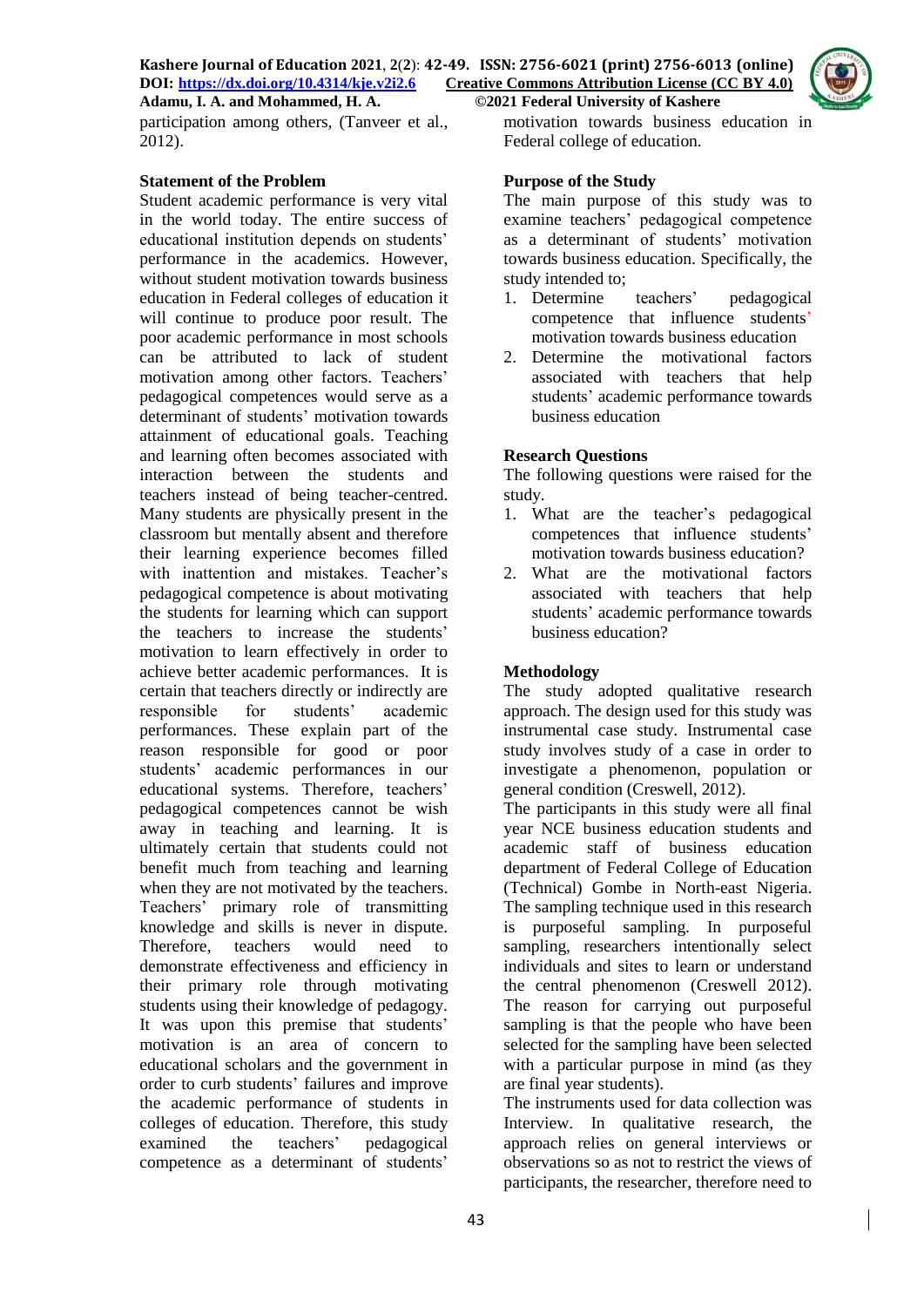

collect data with few open-ended questions designed (Creswell, 2012), Interview was used as a primary instrument for the data collection.

Triangulation and member checking were used to establish the reliability in this study. Qualitative reliability refers to the researcher's approach being consistent across different researchers and different projects (Creswell, 2012). Data was collected in this study through interview. The researcher and one (1) trained research assistant conducted face to face interview which was achieved using six (6) participants.

The analysis procedure used for this study was based on the data sources that the researcher collected through interviews. Thematic analysis was used for the interview. The computer qualitative data analysis software NVivo 11 (QRS International) for windows, NVivo Plus 2015 edition was used to facilitate the coding and perform complex searches that would be very time consuming if done manually. The software was used for coding, generating themes, and sorting information for the analysis as the researcher goes through each line of the text and assigned codes.

The transcripts for all the participants were formatted in terms of paragraph style for the purpose of auto coding using NVivo 11 software. Auto coding automatically assigned relevant information to specified nodes/codes. It is a way of recognizing data for further analysis, with auto coding, headings with the same name and level across the transcripts were group into node. All the research questions were formatted to

Heading I and the interview questions were formatted to Heading II and the responses were formatted to Normal.

The transcribed data was sorted and coded using the software. The formatted transcripts were imported into the software, using auto coding function, the software organized and grouped the interview questions and responses of the participants based on research questions. Query functions such as word frequency and word tree was used to identify nodes/codes. Codes were validated using Compound query provided by the software; this helped to find the content in the data sources that is close to other content.

Identification and Development of Emerging Sub-theme (Child Nodes) and Theme (Parent Nodes) Themes are patterns across data sets that are important to the description of a phenomenon and are associated to a specific research question (Daly & Gliksman, 1997). The themes become the categories for analysis (Fereday & Elimear, 2006). In Nvivo software Parent Nodes will be used instead of themes and Nodes was used instead of codes.

Sub themes was developed by identifying relevant information in the data using search query functions, the information identified was assigned words and phrases (concepts) that best represent the relevant information making sure that they are consistent with the research questions and was documented accordingly (Bazeley & Jackson, 2013). The themes were developed based on the content of the relevant information identified. Table 1 shows a summary of the emerging themes and sub themes.

| <b>Major Themes</b>         | <b>Emerging Sub-themes</b>      | <b>Research Questions</b>     |
|-----------------------------|---------------------------------|-------------------------------|
| 1 The Teachers Competences  | Knowledge of the subject matter | 1. What are the teacher's     |
| Student<br>That Influence   | Appropriate use of teaching     | competences that influence    |
| Towards<br>Motivation       | methods                         | motivation<br>students'       |
| <b>Business Education</b>   | Use of instructional materials  | business<br>towards           |
| 2. The Motivational Factors | positive<br>Teacher-student     | education?                    |
| Associated With Teachers    | relationship                    | 2. What are the motivational  |
| Students<br>That<br>Help    | Teachers positive reinforcement | associated<br>with<br>factors |
| Academic Performance        | and Incentives                  | teachers that help students'  |
|                             | Teacher personality             | academic performance to       |
|                             |                                 | learn?                        |

**Table 1: Three Major Emerging Themes, Subthemes and Research Questions**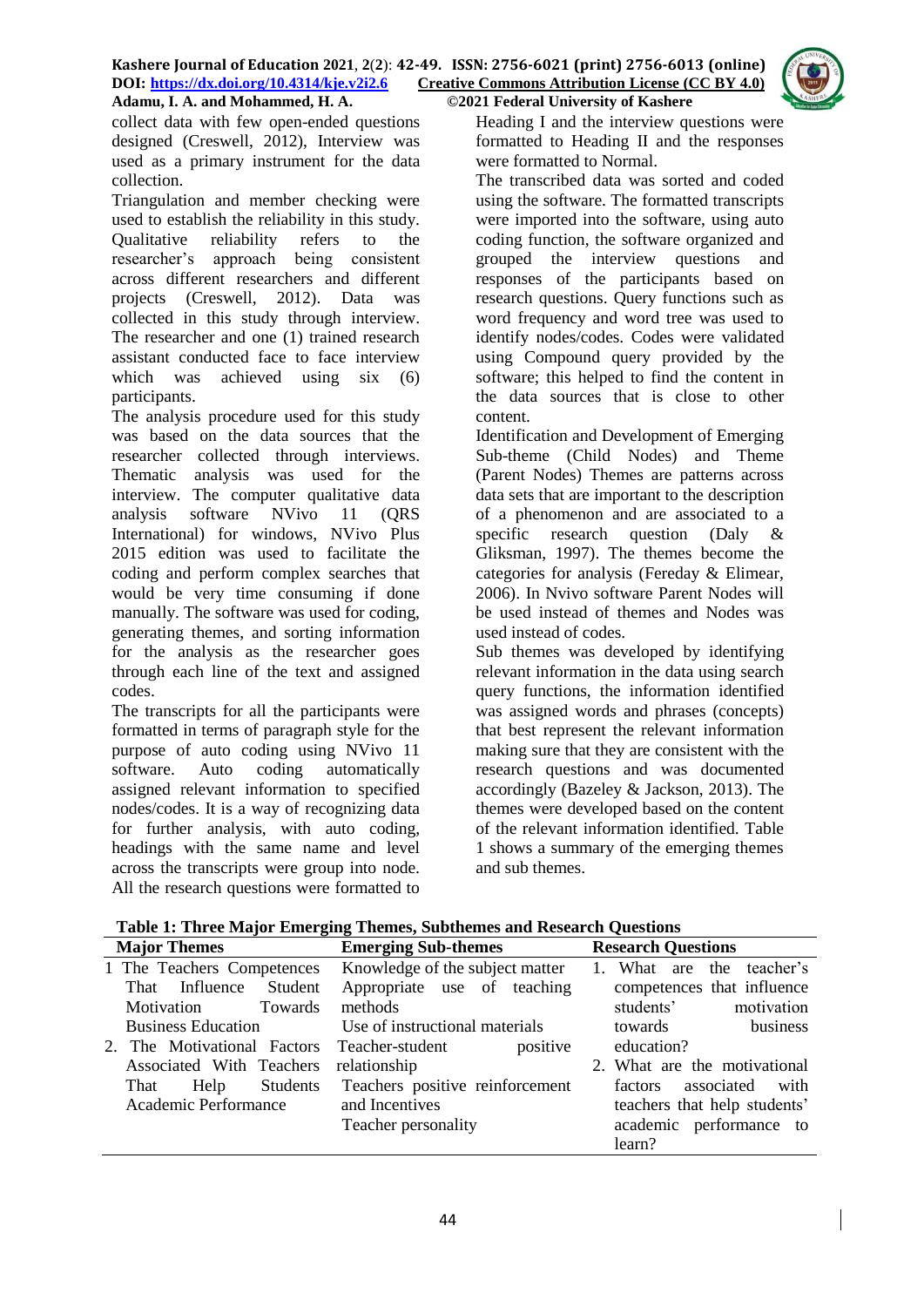

## **Theme 1: The Teachers' Pedagogical Competence Influence Students' Motivation Towards**

This section explores the reality of teachers' pedagogical competence influence students' motivation towards academic performance in business education in Federal college of education in North-east. The participants are academic staff and students that spent at least three years in the college as at the time of the study. In the following section, the participants' accounts demonstrated their experiences with the system and their perception on the teachers' pedagogical competence influence students' motivation towards academic performance in business education in Federal College of Education (Tech.) Gombe in North-east, Nigeria.

## **Knowledge of the Subject Matter: As a Determinant of Students' Motivation**

Knowledge of the subject matter as a determinant of teachers' pedagogical competence towards motivation of business education students, involves proficiency of the teacher in the subject area he is teaching. Which emerged as one of the most prominent subthemes, It was revealed by the participants as one of the major determinants for students' motivation towards business education in Federal colleges of education. Interview with Kuji, Nana and Zaura in the following passages,

Motivating students towards business education requires possession of knowledge of the subject matter. For teaching and learning to be appropriate and motivate students towards business education, the teacher must be proficient in the subject he is teaching that is possession of "knowledge of the subject matter" Federal colleges of education should put more emphasis on the possession of knowledge of the subject matter by the teachers as a determinant of student motivation towards business education. Pedagogical competences are the art of teaching the subject and serve as the driving force for teaching and learning. Therefore, knowledge of the subject matter is the foundation in motivating students towards

business education because without possession of knowledge of the subject matter to teach and motivate students towards business education teaching and learning activities would be difficult (Interview with Kuji)

The participant confirmed that to motivate students towards business education and obtained better academic performance in teaching and learning activities in college of education, possession of knowledge of the subject matter should become a priority.

#### **Use of Instructional Materials: As a Determinant Students' Motivation**

Another important aspect in teachers' pedagogical competence as a determinant of students' motivation towards business education in colleges of education is the use of instructional materials by the teacher in teaching and learning process as revealed by this study. Use of instructional materials creates an interesting learning experience since it involves using of concrete examples that arouses the interest of the learners and therefore motivates them towards business education. This was revealed in the following passage:

Use of instructional materials is one of the fundamental factors in teaching and learning. Teaching and learning using instructional materials could be interesting and encourage students' active participation in the teaching and learning activities. Use of instructional materials also creates passionate learning environment and offers teachers and students a uniform platform for interaction. The teaching and learning process using instructional materials is more of student-centred approaches or inductive which could influence students' motivation towards business education in college of education. (Interview with Nana)

The interviews above revealed that, use of instructional materials is one of the basic requirements in motivating students towards business education teaching and learning for better academic achievements. The use of instructional materials offers the teachers the ability to interact with their students and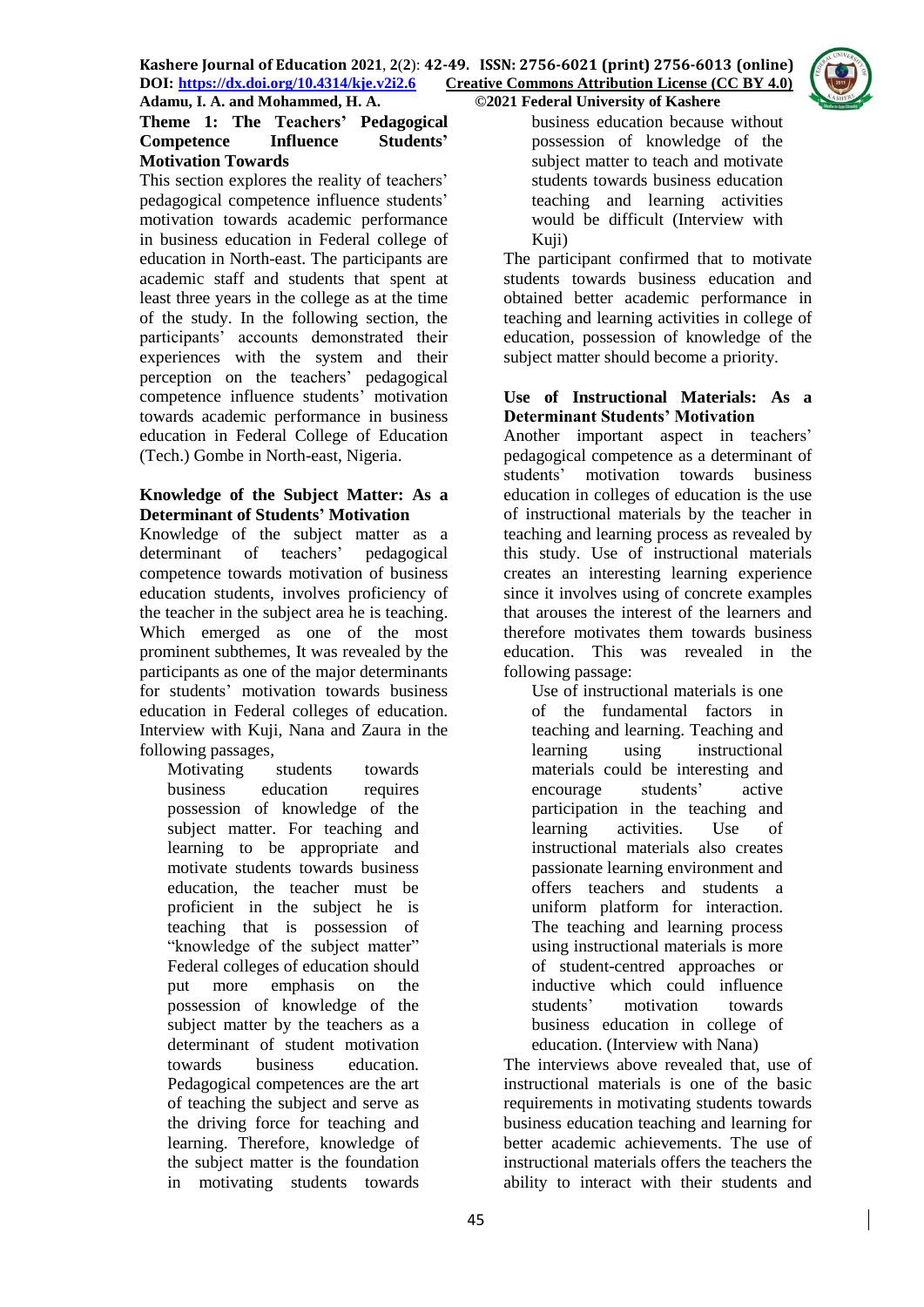

motivate them to participate and understand teaching and learning of business education.

#### **Appropriate use of Teaching Methods: As a Determinant of Students' Motivation**

Teachers' pedagogical competences as a determinant of students' motivation toward business education involve appropriate use of teaching methods and it is the bedrock of teaching and learning activities. Therefore, to achieve better academic performances, appropriate use of teaching methods should be given due consideration in order to motivate students towards business education in college of education. Appropriate use of teaching methods is the process of applying pedagogical skills in delivering a lesson to students for better understanding. This was revealed in an interview with (Zaura) as follows:

Appropriate use of teaching methods is among the basic requirements that influence students' motivation towards business education in college of education. Using appropriate teaching methods makes teaching and learning more meaningful, passionate and interesting and hence motivate student towards business education. Lack of using appropriate method of teaching in the teaching and learning process become an impediment for motivating students towards business education in college of education. Therefore, teachers' pedagogical competences require appropriate use of teaching methods as a determinant of<br>students' motivation towards motivation towards business education in Federal college of education. (Interview with Zaura)

Teachers' pedagogical competence is meant to make teaching and learning passionate, interacting, interesting and motivating but only if appropriate methods of teaching is use. Therefore, using appropriate methods of teaching would serve as a determinant of students' motivation towards business education in Federal college of education and it is believed that, when appropriate method of teaching is use, students participate, understand and relate very well

and make meaningful contributions in teaching and learning activities.

### **Theme 2: The Motivational Factors Associated with Teachers that help Student achieve Academic Performances towards Business Education in Federal Colleges of Education**

This section addresses the second research question: what are the motivational factors associated with teachers that help student academic performances towards business education in colleges of education? It explores the reality of teachers' pedagogical competence influence students' motivation towards academic performance in business education in Federal college of education in the following section, the participants' accounts demonstrated their experiences with the colleges of education system and their perception on teacher-student positive relationship as the motivational factors associated with teachers that help students' academic performances towards business education. The findings revealed certain themes as some of the major practices, and these themes are presented based on the participant's responses.

**Teachers-Student Positive Relationship: As a Determinant of Student's Motivation** Teacher-students' positive relationship as a determinant of students' motivation towards business education in colleges of education, revealed by the respondents as one of the motivational factors associated with teachers that help student's academic performances towards business education. This was revealed in an interview with Koleni as follows:

Motivating students' academic performances towards business education required teachers-student positive relationship. When teachers use their talent to relate well with their students in the process of teaching and learning activities, it would help the students' academic performances towards business education. When the teacher-student relationship is cordial the students' interaction, participation in the process of teaching and learning will increase and hence, motivate them in their academic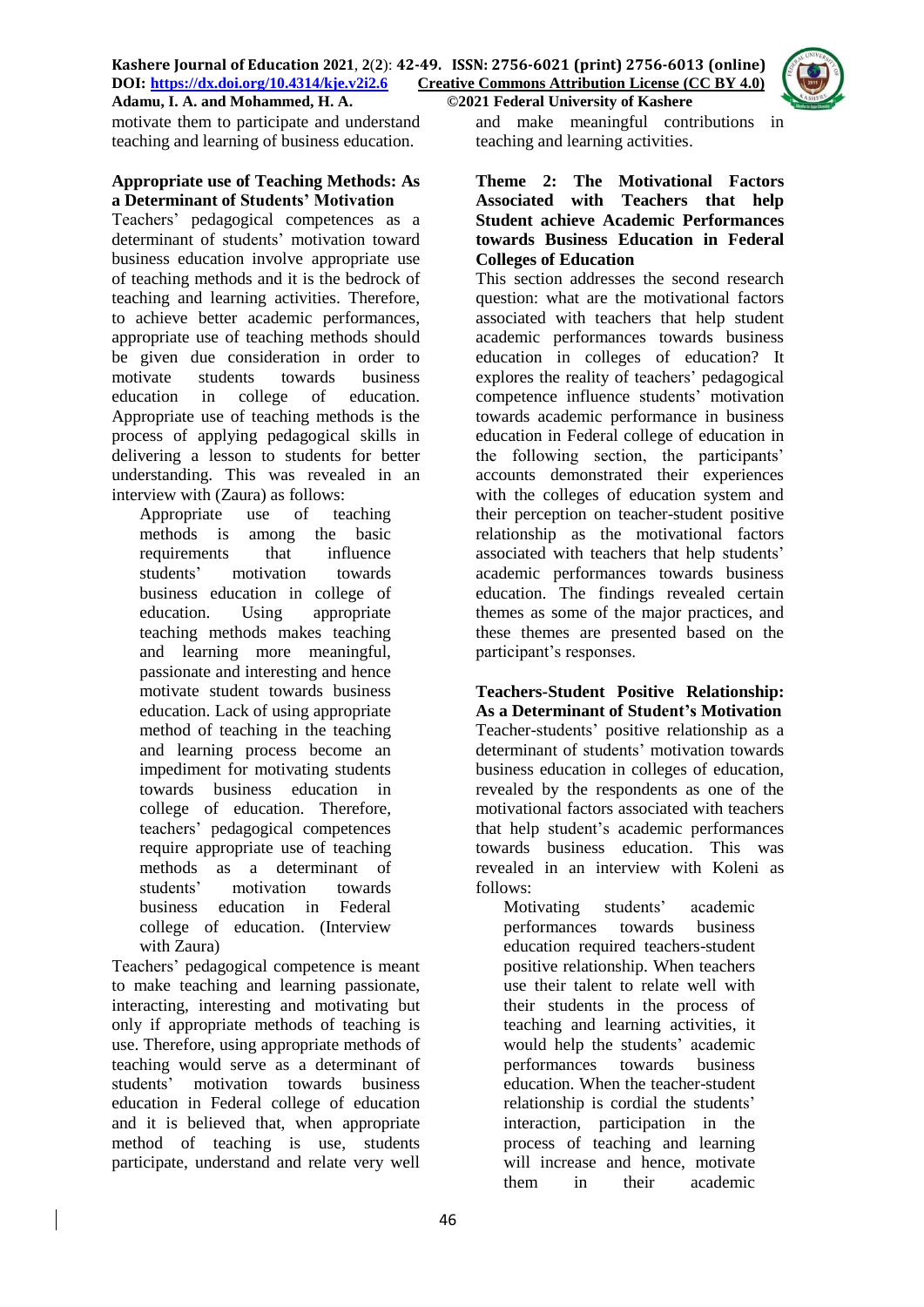

### **Positive Reinforcement and Incentives by the Teachers: as a Determinant of Student Motivation**

Teachers pedagogical competence as a determinant of student motivation towards business education involve positive reinforcement and incentives as a motivational factor associated with teachers that help student academic performances towards business education and it is identified by the participants as one of the factors of motivating students' academic performances towards business education in college of education, Koleni revealed that:

Positive reinforcement and incentives such as praises, acknowledgement and award of certificate of academic achievements by the teachers would help tremendously in motivating students' academic performances towards business education. When teachers use positive reinforcement and incentives in the process of teaching and learning, the students would be highly motivated which in turn increase their academic performances towards business education. Positive reinforcement and incentives makes teaching and learning more interesting, lively, encouraging and therefore motivating. (Interview with Koleni)

## **Teacher's Personality: as a Determinant of Student's Motivation**

Another important aspect in teachers' pedagogical competence as a determinant of students' motivation towards business education in college of education is teachers' personality as revealed by this study. Teachers' personality competence involves the character behavior, attitude, physical appearance and manners of a teacher that motivates students in the process of teaching

and learning activities towards business education. This was revealed in the following passage:

The teachers' personality is one of the teachers' pedagogical competences that serve as a determinant of students' motivation towards business education in Federal college of education. Teachers' personalities are necessary for effective and efficient teaching and learning. Teachers' personality is one of the fundamental factors in teaching and learning, teachers that have good personality would arouse the interest and encourage students also teachers' personality plays a vital role in motivating students towards business education. Therefore, the teacher is being central figure and a role model in the process of teaching and learning activities, because a teacher is required to behave well, make good presentation, good physical appearance and good attitudes which will serve as a motivational factor associated with teachers that help in motivating students towards business education. (Interview with Kaku)

The interview above revealed that, teachers' personality is one of the basic motivational factors associated with teachers in the process of teaching and learning that help in motivating students towards business education for better academic achievements.

# **Findings of the Study**

The findings of the study revealed by the participant that;

- 1. The teachers' pedagogical competences as a determinant of students' motivation towards business education requires possession of knowledge of the subject matter by the teachers, use of appropriate teaching methods and using of instructional materials in teaching and learning process in order to motivate students towards business education.
- 2. The teachers' pedagogical competence as a determinant of students' motivation towards business education requires teacher-student positive relationship, use

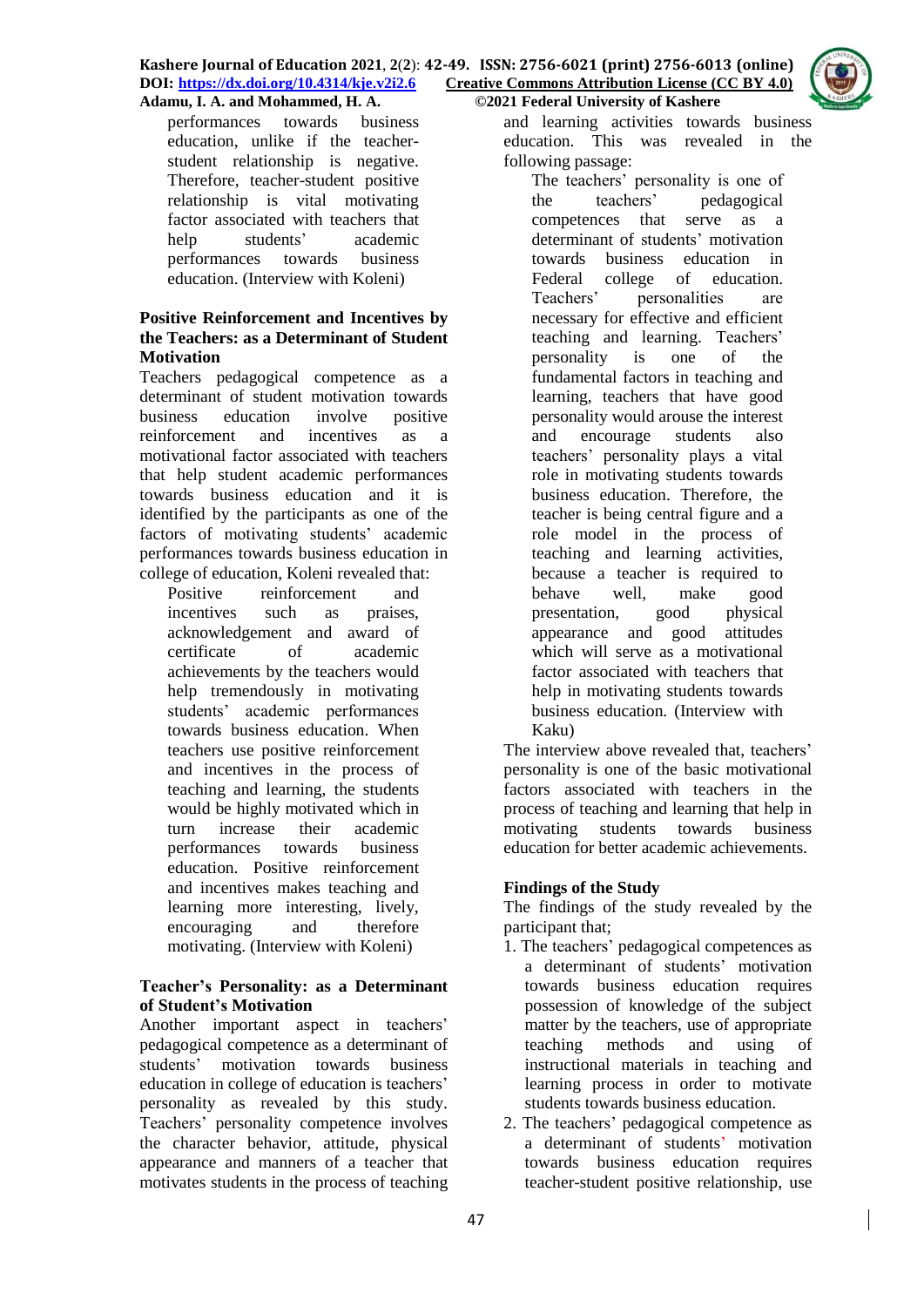of positive reinforcement and incentives and teacher personality in the teaching and learning activities in order to motivate students towards business education.

#### **Discussion of the Findings**

Findings of this study revealed that teachers' pedagogical competence as a determinant of student motivation towards business education in Federal college of education is to ensure that the teachers of business education possess knowledge of the subject matter, use of appropriate teaching method and use of instructional materials, in order to motivate students towards business education as revealed by the participants. Students' motivation is the essential element for quality teaching and learning process. The result revealed by the participants is in tandem with the findings of Quinn and Eckerson (2010) who stated that teachers can play a vital role in increasing the motivation among the students by the subsequent techniques that encompass: Usage of inventive teaching methodologies, Devotion of teachers towards their students, Creation of passionate learning environment for the classroom and Promotion of practical work experience. Also similar to the findings of Stronge et al. (2011) which stated that an effective teacher should be able to use different types of teaching method and know when and how to change from one method to another in a lesson.

The finding of the study also revealed that teachers' pedagogical competence as a determinant of students' motivation towards business education in a Federal college of education requires teacher-student positive relationship, teachers' positive reinforcement, incentives and teachers' personality in teaching and learning activities in order to motivate student towards business education as revealed by the participants. The result of the study revealed by the participants is similar to the findings of Whiting et al*.* (2008) who stated that there are five key constituents that have momentous impacts on students' motivation to learn. These factors are teachers' interaction with their students, learning environment and the personal qualities of the teacher class environment and class size. The result of the study also agreed with the

findings of Ali et al. (2011) who observed that the incentives given to the students are indispensable in increasing their level of motivation.

## **Conclusion**

Based on the results obtained from the study, it is concluded that teachers' pedagogical competence as a determinant of students' motivation towards business education in a college of education is basically about possession of knowledge of the subject matter, appropriate use of teaching methods and using of instructional materials in order to motivate students towards business education. Secondly, teachers' pedagogical competence as a determinant of students' motivation towards business education requires teacher-students' positive relationship, using of positive reinforcement, incentives and teacher personality would also serve as a determinant of students' motivation towards business education in a college of education.

#### **Recommendations**

Based on the findings and conclusion of this study, it is recommended that:

- 1. Government should ensure professional teaching qualification as a pre-condition for recruitment into the teaching profession, provide on-the job training, seminars and workshop for teachers of business education in Federal college of education at regular intervals.
- 2. The National Commission for Colleges of Education should embark on professional development of teachers through conferences, seminars, workshops, pre and in-service training programmes, monitoring and supervision.

#### **References**

- Ali, Z., Tatla, I. A. & Saeed, M. (2011). "Motivation and student's behavior: A tertiary level study." *International Journal of Psychology and Counseling*, 3(2), 29-32.
- Atakpa, R. A. (2011). Entrepreneurship education: A sine qua-non in business education in Nigeria. *Business Education Journal*, 1(11), 1-6.